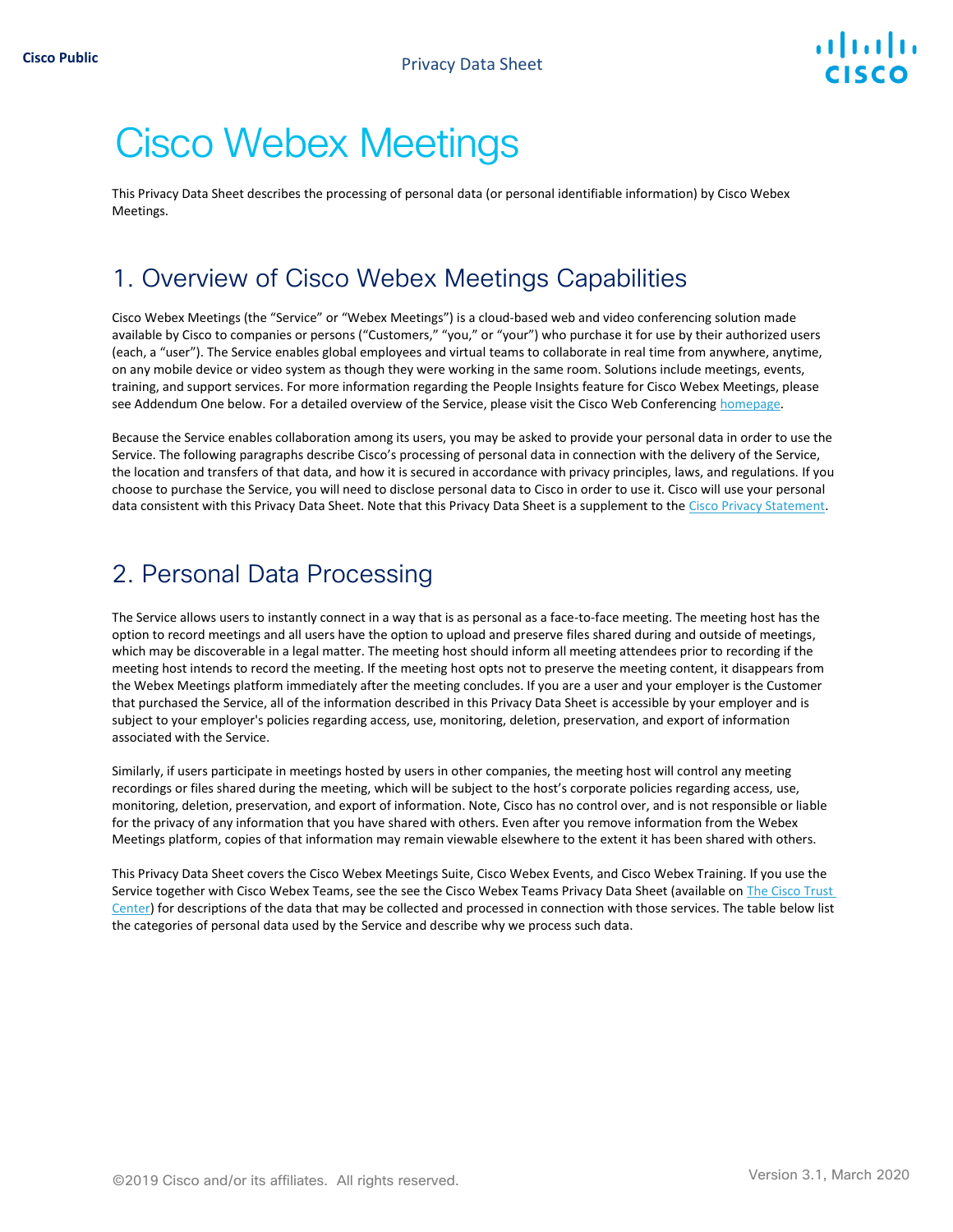#### **Table 1 Webex Meetings, Webex Events, and Webex Training**

| <b>Personal Data Category</b>              | <b>Types of Personal Data</b>                                                                                                                                                                                                                                                                                                                                                                                                                                                                                                                                                                                                                                                                                                                                                                                                                                                                                                                                                                                                                                                                                                                                                                                                                                                                                   | <b>Purpose of Processing</b>                                                                                                                                                                                                                                                                                                                                                                                                                                                                                                                                                                                      |
|--------------------------------------------|-----------------------------------------------------------------------------------------------------------------------------------------------------------------------------------------------------------------------------------------------------------------------------------------------------------------------------------------------------------------------------------------------------------------------------------------------------------------------------------------------------------------------------------------------------------------------------------------------------------------------------------------------------------------------------------------------------------------------------------------------------------------------------------------------------------------------------------------------------------------------------------------------------------------------------------------------------------------------------------------------------------------------------------------------------------------------------------------------------------------------------------------------------------------------------------------------------------------------------------------------------------------------------------------------------------------|-------------------------------------------------------------------------------------------------------------------------------------------------------------------------------------------------------------------------------------------------------------------------------------------------------------------------------------------------------------------------------------------------------------------------------------------------------------------------------------------------------------------------------------------------------------------------------------------------------------------|
| Registration Information<br>Host and Usage | $\bullet$<br>Name<br><b>Email Address</b><br>$\bullet$<br>Password<br>$\bullet$<br><b>Public IP Address</b><br>$\bullet$<br><b>Browser</b><br>٠<br>Phone Number (Optional)<br>$\bullet$<br>$\bullet$<br>Mailing Address (Optional)<br>$\bullet$<br>Avatar (Optional)<br><b>Billing Information</b><br>$\bullet$<br>User information included in the<br>$\bullet$<br>Customer's Active Directory (if<br>synched)<br><b>IP Address</b><br>$\bullet$                                                                                                                                                                                                                                                                                                                                                                                                                                                                                                                                                                                                                                                                                                                                                                                                                                                               | We use Registration Information to:<br>Enroll you in the Service<br>$\bullet$<br>$\bullet$<br>Display your user avatar identity to other users<br>Make improvements to the Service and other Cisco<br>$\bullet$<br>products and services<br>Provide you support<br>$\bullet$<br>Notify you about features and updates<br>$\bullet$<br>Send you Cisco marketing communications<br>$\bullet$<br>Authenticate and authorize access to your account<br>$\bullet$<br>Bill you for the Service<br>$\bullet$<br>Display directory information to other Webex users<br>$\bullet$<br>We use Host and Usage Information to: |
| Information                                | User Agent Identifier<br>$\bullet$<br>Hardware Type<br>$\bullet$<br>$\bullet$<br>Operating System Type and Version<br><b>Client Version</b><br>$\bullet$<br>$\bullet$<br>IP Addresses Along the Network<br>Path<br>$\bullet$<br>MAC Address of Your Client (As<br>$\bullet$<br>Applicable)<br>Service Version<br>$\bullet$<br>$\bullet$<br><b>Actions Taken</b><br>$\bullet$<br>Meeting Session Information (title,<br>date and time, frequency, average<br>and actual duration, quantity,<br>quality, network activity, and<br>network connectivity)<br>$\bullet$<br><b>Number of Meetings</b><br>Number of Screen-Sharing and<br>$\bullet$<br>NonScreen-Sharing Sessions<br>Number of Participants<br>$\bullet$<br>Meeting Host Information*<br>$\bullet$<br>• Host Name<br><b>Meeting Site URL</b><br>$\bullet$<br>• Meeting Start/End Time<br>Subscription Type<br>$\bullet$<br>$\bullet$<br>Meeting Attendee Information*<br>• Username of attendees<br>Meeting Start/End time<br>$\bullet$<br>• Subscription Info<br><b>Screen Resolution</b><br>$\bullet$<br>Join Method<br>Performance, Troubleshooting, and<br>Diagnostics Information<br>Call participant information,<br>including email addresses, IP<br>address, username, phone<br>numbers, room device information<br>* Used for billing purpose | Understand how the Service is used<br>$\bullet$<br>Diagnose technical issues<br>$\bullet$<br>Conduct analytics and statistical analysis in aggregate form<br>to improve the technical performance of the<br>$\bullet$<br>Service<br>$\bullet$<br>Respond to Customer support requests<br>Bill you for the Service<br>$\bullet$                                                                                                                                                                                                                                                                                    |
| User-Generated<br>Information              | Meeting and Call Recordings<br>$\bullet$<br><b>Transcriptions of Call Recordings</b><br>$\bullet$<br>Uploaded Files (for Webex Events<br>٠<br>and Training only)                                                                                                                                                                                                                                                                                                                                                                                                                                                                                                                                                                                                                                                                                                                                                                                                                                                                                                                                                                                                                                                                                                                                                | We use User-Generated Information to:<br>Provide the Service, optional components which<br>$\bullet$<br>include recording meetings                                                                                                                                                                                                                                                                                                                                                                                                                                                                                |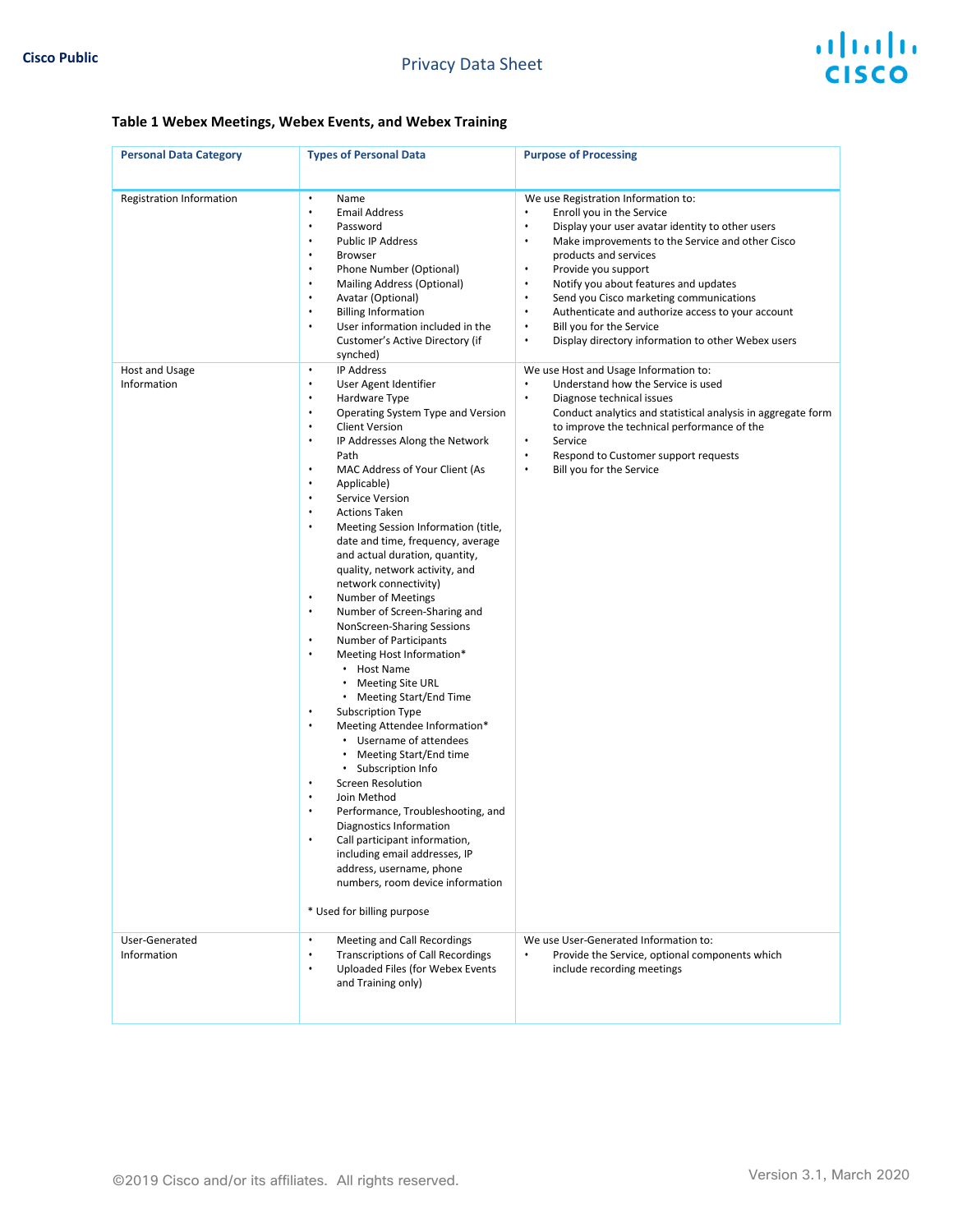#### **Technical Support Assistance**

If a Customer reaches out to Cisco Technical Assistance Center (TAC) for problem diagnosis and resolution, Cisco TAC may receive and process personal data from the Service. [The Cisco TAC Service Delivery Privacy Data Sheet](https://www.cisco.com/c/dam/en_us/about/doing_business/trust-center/docs/cisco-tac-delivery-services-privacy-data-sheet.pdf) describes Cisco's processing of such data.

#### **Webex Analytics Platform**

Cisco Webex Control Hub Analytics provides usage trends and valuable insights that can be used to help with strategies to promote and optimize adoption across teams. The Webex Analytics Platform utilizes Registration, Host and Usage information to provide advanced analytics capabilities and reports.

## 3. Cross-Border Transfers

The Service leverages its own data centers to deliver the Service globally. If you join a meeting using Cisco Webex Teams, please see the Cisco Webex Teams Privacy Data Sheet for applicable privacy information, including data center locations. The Webex Meetings data centers are currently located in the following countries (data center locations may change from time to time and this Privacy Data Sheet will be updated to reflect those changes):

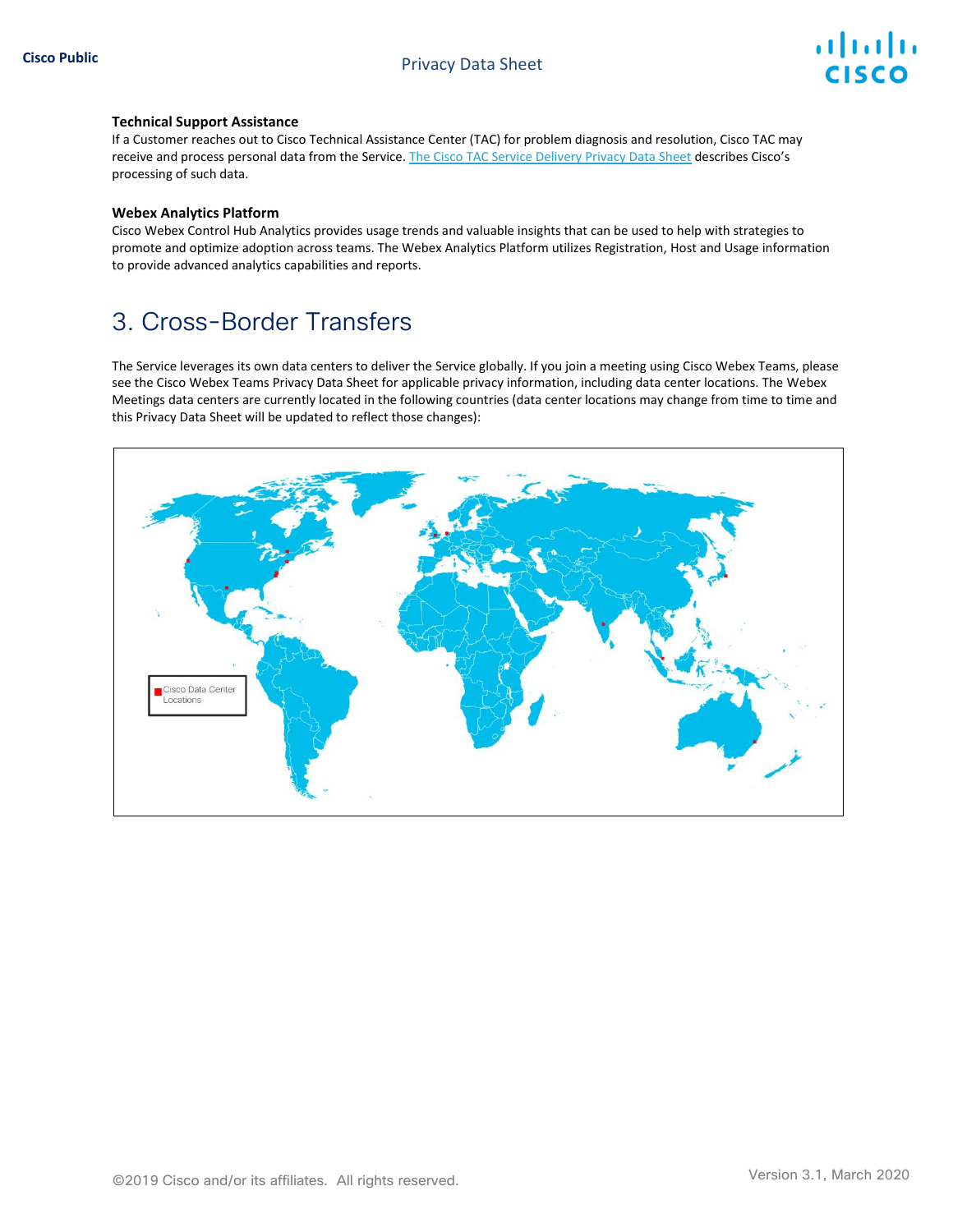| <b>Cisco Data Center Locations:</b> | <b>Internet Point of Presence (iPOP) Locations:</b> |
|-------------------------------------|-----------------------------------------------------|
| Amsterdam, Netherlands              | Amsterdam, Netherlands                              |
| Bangalore, India                    | California, USA                                     |
| California, USA                     | Hong Kong, China                                    |
| London, UK                          | Illinois, USA                                       |
| New York, USA                       | New Jersey, USA                                     |
| North Carolina, USA*                | Sydney, Australia                                   |
| Singapore, Singapore                | Texas, USA                                          |
| Sydney, Australia                   |                                                     |
| Texas, USA*                         |                                                     |
| Tokyo, Japan                        |                                                     |
| Toronto, Canada                     |                                                     |
| Virginia, USA                       |                                                     |

User-Generated Information is stored in the data center closest to a Customer's location as provided during the ordering process. However, billing data is stored in Texas, USA and North Carolina, USA. Webex Analytics data is stored in California, USA and Texas, USA.

For free user accounts, the data defined in this privacy data sheet may be stored in a Webex data center outside the account holder's region.

An Internet Point of Presence (iPOP) is used to route traffic geographically from nearby areas to a Cisco Data Center Location. It is intended to route Webex Meeting traffic through Cisco's infrastructure and improve performance. Data routed through these internet point of presence points is not decrypted and not stored at these locations.

Cisco has invested in a number of transfer mechanisms to enable the lawful use of data across jurisdictions. In particular:

- [Binding Corporate Rules](https://ec.europa.eu/newsroom/article29/item-detail.cfm?item_id=613841)
- [EU-US Privacy Shield Framework](https://www.privacyshield.gov/participant?id=a2zt0000000GnJ2AAK&status=Active)
- [Swiss-US Privacy Shield Framework](https://www.privacyshield.gov/participant?id=a2zt0000000GnJ2AAK&status=Active)
- [APEC Cross Border Privacy Rules](http://www.cbprs.org/)
- [EU Standard Contractual Clauses](https://ec.europa.eu/info/law/law-topic/data-protection/data-transfers-outside-eu/model-contracts-transfer-personal-data-third-countries_en)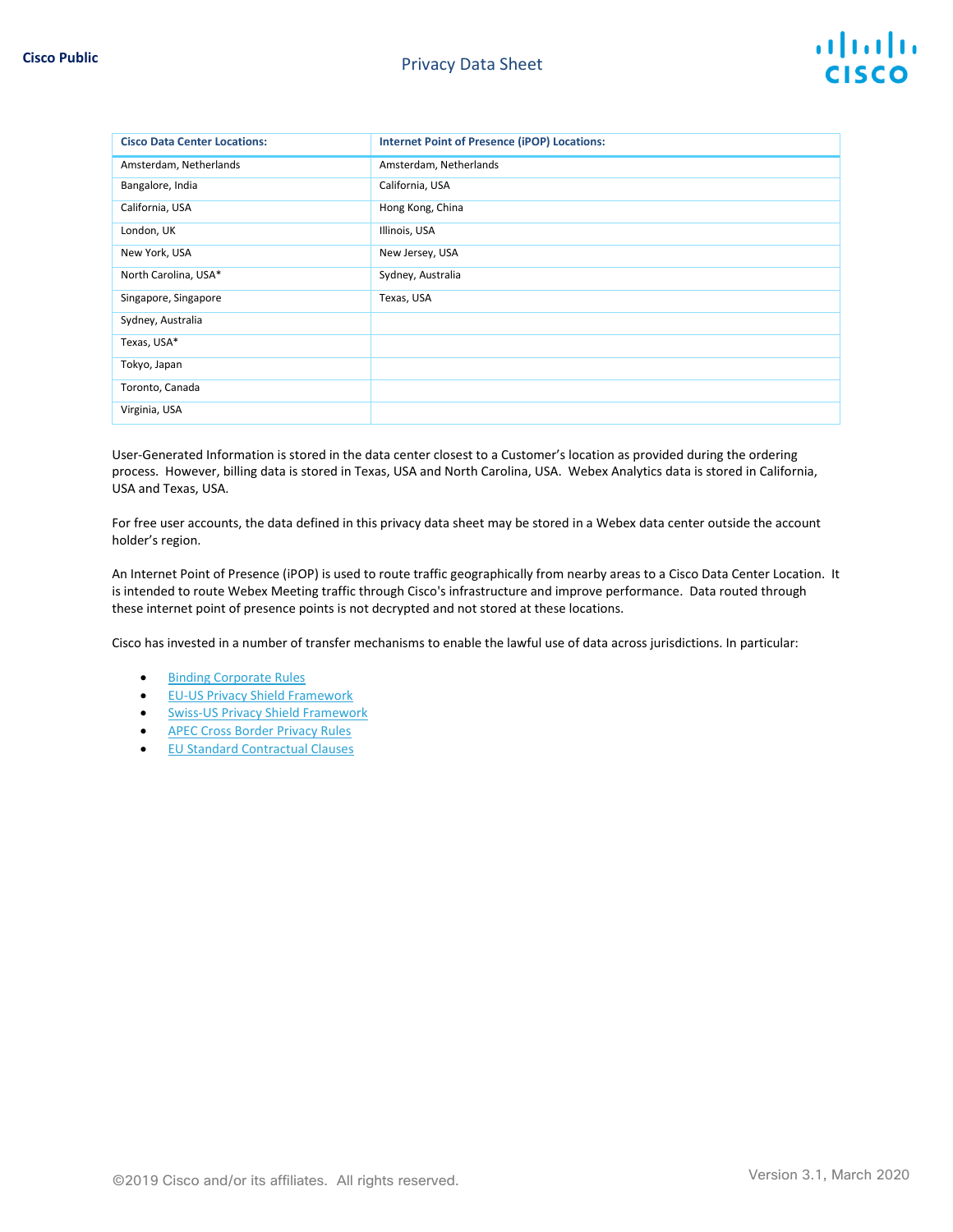# 4. Access Control

Customers and Cisco can access personal data on the Service as described in the table below.

| <b>Personal Data Category</b>     | Who has access                                                                                                                 | <b>Purpose of the access</b>                                                                                                                                                                                                                                                        |
|-----------------------------------|--------------------------------------------------------------------------------------------------------------------------------|-------------------------------------------------------------------------------------------------------------------------------------------------------------------------------------------------------------------------------------------------------------------------------------|
| Registration Information          | User through the My Webex Page                                                                                                 | Modify, control, and delete information                                                                                                                                                                                                                                             |
|                                   | Customer through the Site Admin Page or<br><b>Webex Control Hub</b>                                                            | Modify, control, and delete in accordance with Customer's<br>personal data policy                                                                                                                                                                                                   |
|                                   | Cisco                                                                                                                          | Support the Service in accordance with Cisco's data access and<br>security controls process                                                                                                                                                                                         |
| Host and Usage Information        | Host through the My Webex Page                                                                                                 | View meeting session Information                                                                                                                                                                                                                                                    |
|                                   | Customer may view this information through<br>the Site Admin Page, Webex Control Hub, or<br>may be otherwise provided by Cisco | View usage, meeting session and configuration information                                                                                                                                                                                                                           |
|                                   | Cisco                                                                                                                          | Support and improvement of the Service by the Cisco Webex<br>Meetings Support and Development Team                                                                                                                                                                                  |
| <b>User Generated Information</b> | User through the My Webex Page                                                                                                 | Modify, control, and delete based on user's preference                                                                                                                                                                                                                              |
|                                   | Customer using APIs provided with the Service<br>or through the Site Admin Page or Webex<br>Control Hub                        | Modify, control, and delete in accordance with Customer's<br>personal data policy                                                                                                                                                                                                   |
|                                   | Cisco                                                                                                                          | While Cisco operates the Service, Cisco will not access this data<br>unless it is shared with Cisco by Customer, and will only access<br>in accordance with Cisco's data access and security controls<br>process.                                                                   |
|                                   | Other Customers and users (when shared<br>during a meeting)                                                                    | Content you choose to share during a meeting may be accessed<br>by users in the meeting, wherever they are located. Even after<br>you remove information from the Service, copies of that<br>content may remain viewable elsewhere to the extent it has<br>been shared with others. |

# 5. Data Portability

The Service allows Customers and users to export all User-Generated Information. A Customer's administrator may do so using APIs provided with the Service (recordings only) or through the Site Admin Page; while individual users may do so through the My Webex Page. Meeting recordings are available in proprietary ARF and standard mp4 formats depending on the account type. Cisco offers a free ARF player to convert ARF files to mp4 format.

Customers are permitted to export personal data collected about their users on the Webex Meetings platform using APIs or via the Site Admin Configuration. There is no time restriction on exporting this data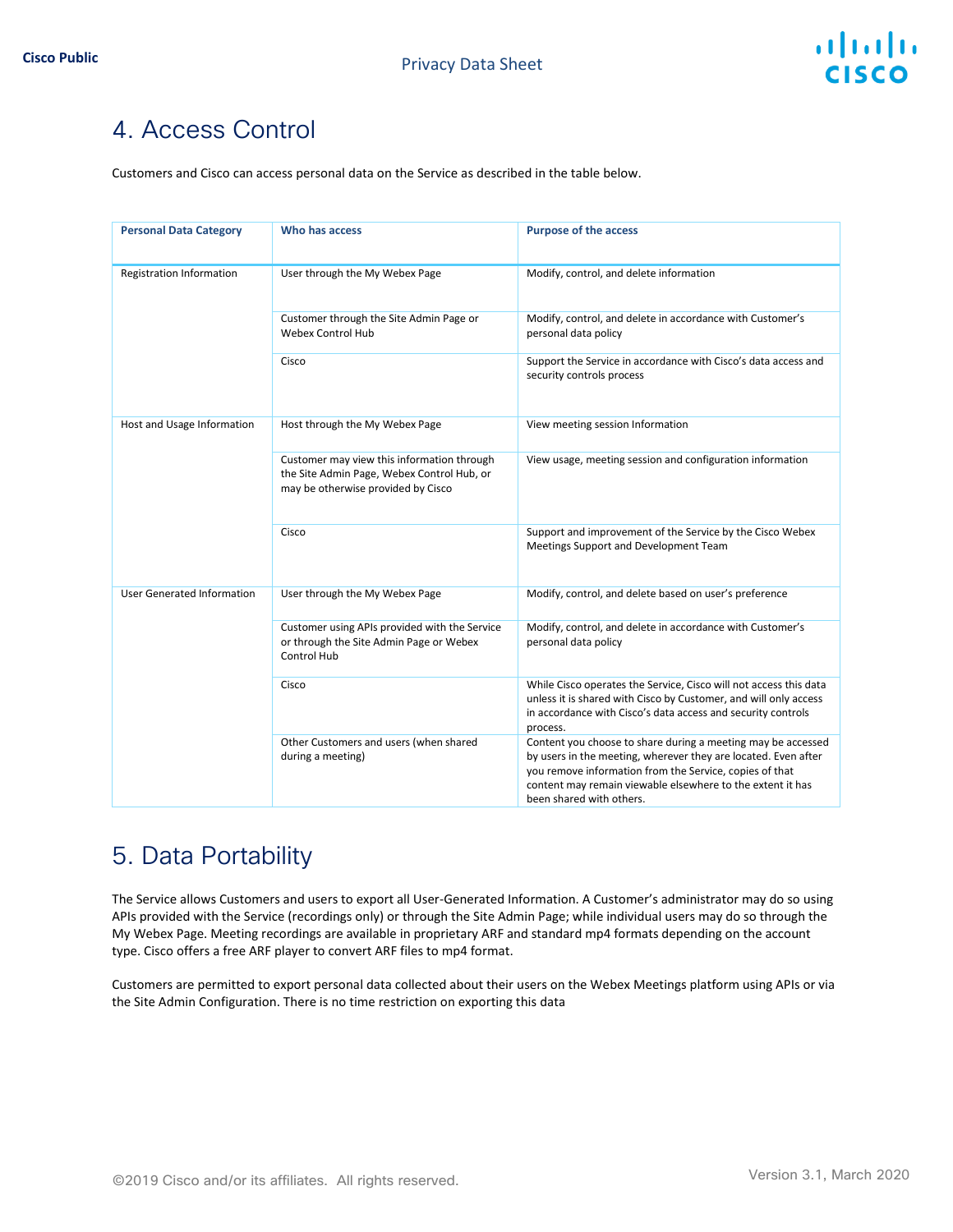

# 6. Data Deletion & Retention

Subject only to their employer's corporate retention policies, users with an active subscription have complete control over how long their User-Generated Information (e.g., recordings and files they initiate or upload) is stored on the Webex Meetings platform and can delete such User-Generated Information from their account through the My Webex Page at any time during the term of their subscription. Enterprise Customers have the ability to set organization-wide retention periods for recordings using APIs. After the Service is terminated or expires, User-Generated Information is deleted from the Webex Meetings platform within 60 days.

Customers can request deletion of other personal data retained on the Webex Meetings platform by sending a request to [privacy@cisco.com](mailto:privacy@cisco.com) or opening a TAC service request, and unless the personal data is required to be retained for Cisco's legitimate business purposes, Cisco endeavors to delete the requested data from its systems within 30 days. The table below describes the retention period and the business reasons that Cisco retains the personal data. Users seeking deletion of other personal data retained on the Webex Meetings platform must request deletion from their employer's site administrator.

| <b>Personal Data Category</b>   | <b>Retention period</b>                                                                                                    | <b>Reason and Criteria for Retention</b>                                                                                                                                                                                                                                                            |
|---------------------------------|----------------------------------------------------------------------------------------------------------------------------|-----------------------------------------------------------------------------------------------------------------------------------------------------------------------------------------------------------------------------------------------------------------------------------------------------|
| <b>Registration Information</b> | 7 years from when the Service is terminated                                                                                | Data collected as part of registration, including information<br>provided by Customers as part of Cisco's financial due diligence,<br>constitute Cisco business records and are kept to comply with<br>Cisco financial and audit policies, as well as tax requirements.                             |
| User Generated Information      | <b>Active Subscriptions:</b><br>At Customer's or user's discretion<br><b>Terminated Service:</b><br>Deleted within 60 days | User-Generated Information is not retained on the Webex<br>Meetings platform when Customer or user deletes this data.                                                                                                                                                                               |
| Host and Usage Information      | 7 years from when the Service is terminated                                                                                | Information generated by instrumentation and logging systems<br>created through the use and operation of the Service is kept as<br>part of Cisco's record of Service delivery. Usage information<br>used to conduct analytics and measure statistical performance<br>is retained but pseudonymized. |

# 7. Personal Data Security

The Service adopts technical and organizational security measures to protect your personal data from unauthorized access use or disclosure as required by law. Additional information about our encryption architecture is summarized in the table and paragraphs below.

| <b>Personal Data Category</b>                                      | <b>Type of Encryption</b>                                                                                                                                                                                                                                                                                                    |
|--------------------------------------------------------------------|------------------------------------------------------------------------------------------------------------------------------------------------------------------------------------------------------------------------------------------------------------------------------------------------------------------------------|
| Registration Information (excluding<br>Passwords, discussed below) | Encrypted in transit, but not at rest                                                                                                                                                                                                                                                                                        |
| Passwords                                                          | Encrypted and hashed in transit and at rest                                                                                                                                                                                                                                                                                  |
| Host and Usage Information                                         | Encrypted in transit, but not at rest                                                                                                                                                                                                                                                                                        |
| User Generated Information                                         | Beginning in May 2018, Cisco released encryption of recordings at rest. Any new recordings created on<br>your site after the enablement of this feature will be automatically encrypted in transit and at rest.<br>Recordings created in the Webex Meetings FedRAMP-Authorized are encrypted in transit, but not at<br>rest. |

#### **Protecting Data at Rest**

The Service encrypts sensitive data at rest. Any data not encrypted at rest is protected by highly-secure data center protection mechanisms and operational procedures. Webex Meetings data centers feature communication infrastructure with industryleading performance, integration, flexibility, scalability, and availability.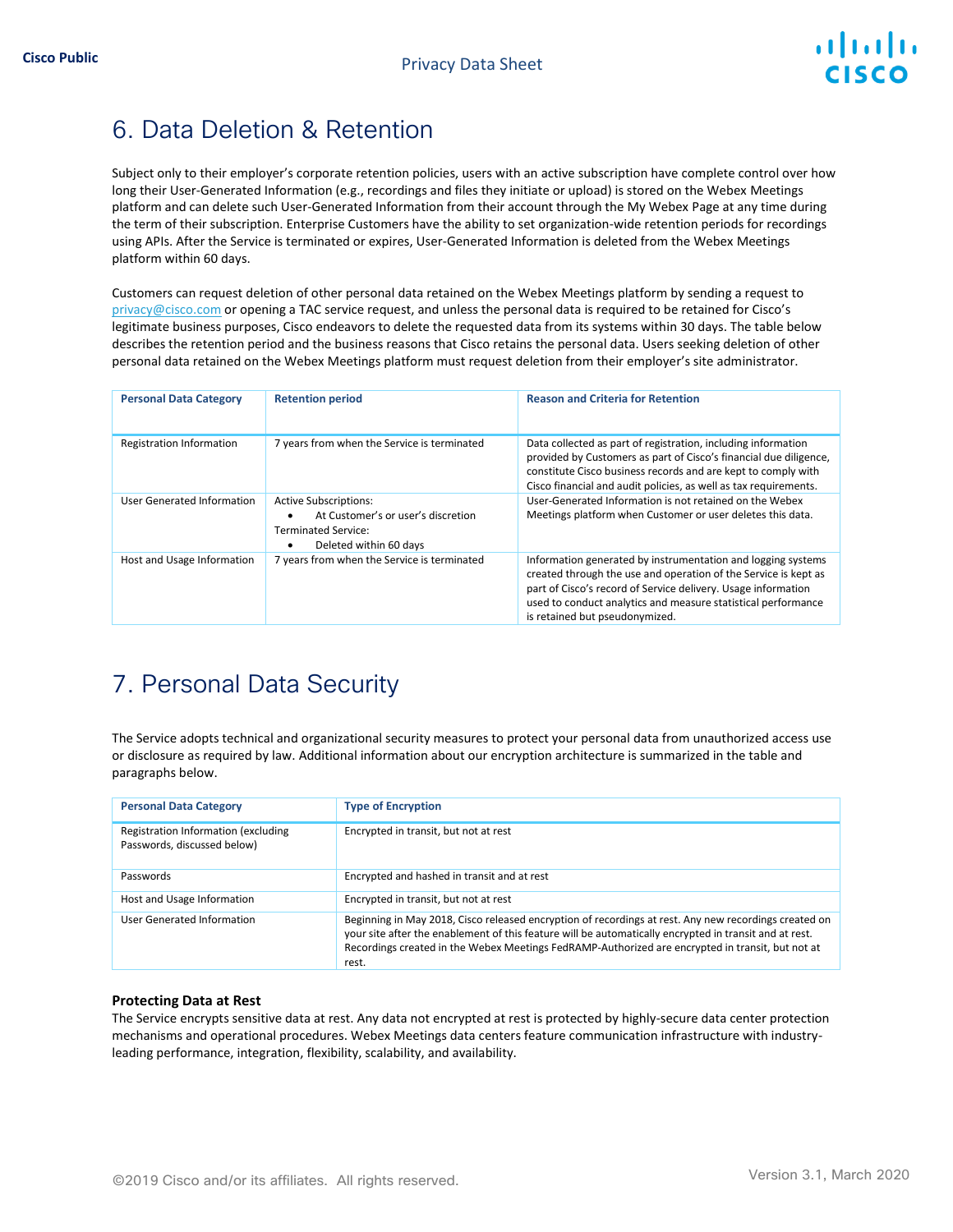

#### **Encryption at Run Time**

All communications on the Webex Meetings platform occur over encrypted channels. After a session is established, all media streams (audio, VOIP, video, screen share, and document share) are encrypted. The Service then re-encrypts the media stream before sending it to other users. Note that if a Customer allows attendees to join its meetings using third-party video end points, those attendees may be sending your meeting data unencrypted on the Internet. Media streams flowing from a user to Cisco Webex Meetings servers are decrypted after they cross the Cisco firewalls. This enables Cisco to provide network-based recording and SIP-based call support for video end points.

#### **End-to-End Encryption (Optional)**

For businesses requiring a higher level of security, the Service also provides end-to-end encryption. With this option, the Service does not decrypt the media streams. In this model, traffic cannot be deciphered by the Cisco Webex Meetings server. The endto-end encryption option is available for Webex Meetings and Webex Support. Note that when end-to-end encryption is enabled, the following features are not supported:

- Network-based recordings
- Join Before Host
- Cisco Webex Video Platform (formerly known as Collaboration Meeting Rooms Cloud)

## 8. Third Party Service Providers (Sub-processors)

We may share Registration Information, Host Information, and/or Usage Information with service providers, contractors or other third parties to assist in providing and improving the Service. The data shared may include aggregate statistics or pseudonymized data. All sharing of information is carried out consistent with the Cisco Privacy Statement and we contract with third-party service providers that can provide the same level of data protection and information security that you can expect from Cisco. We do not rent or sell your information.

If a Customer purchases the Service through a Cisco partner, we may share any or all of the information described in this Data Sheet with the partner. Customers have the option of disabling this information-sharing with Cisco partners.

#### 9. Information Security Incident Management

#### **Breach and Incident Notification Processes**

The Data Protection & Privacy team within Cisco's Security & Trust Organization coordinates the Data Incident Response Process and manages the enterprise-wide response to data-centric incidents. The Incident Commander directs and coordinates Cisco's response, leveraging diverse teams including the Cisco Product Security Incident Response Team (PSIRT), the Cisco Security Incident Response Team (CSIRT), and the Advanced Security Initiatives Group (ASIG).

PSIRT manages the receipt, investigation, and public reporting of security vulnerabilities related to Cisco products and networks. The team works with Customers, independent security researchers, consultants, industry organizations, and other vendors to identify possible security issues with Cisco products and networks. Th[e Cisco Security Center](http://tools.cisco.com/security/center/emergency.x?i=56) details the process for reporting security incidents.

The Cisco Notification Service allows Customers to subscribe and receive important Cisco product and technology information, including Cisco security advisories for critical and high severity security vulnerabilities. This service allows Customers to choose the timing of notifications, and the notification delivery method (email message or RSS feed). The level of access is determined by the subscriber's relationship with Cisco. If you have questions or concerns about any product or security notifications, contact your Cisco sales representative.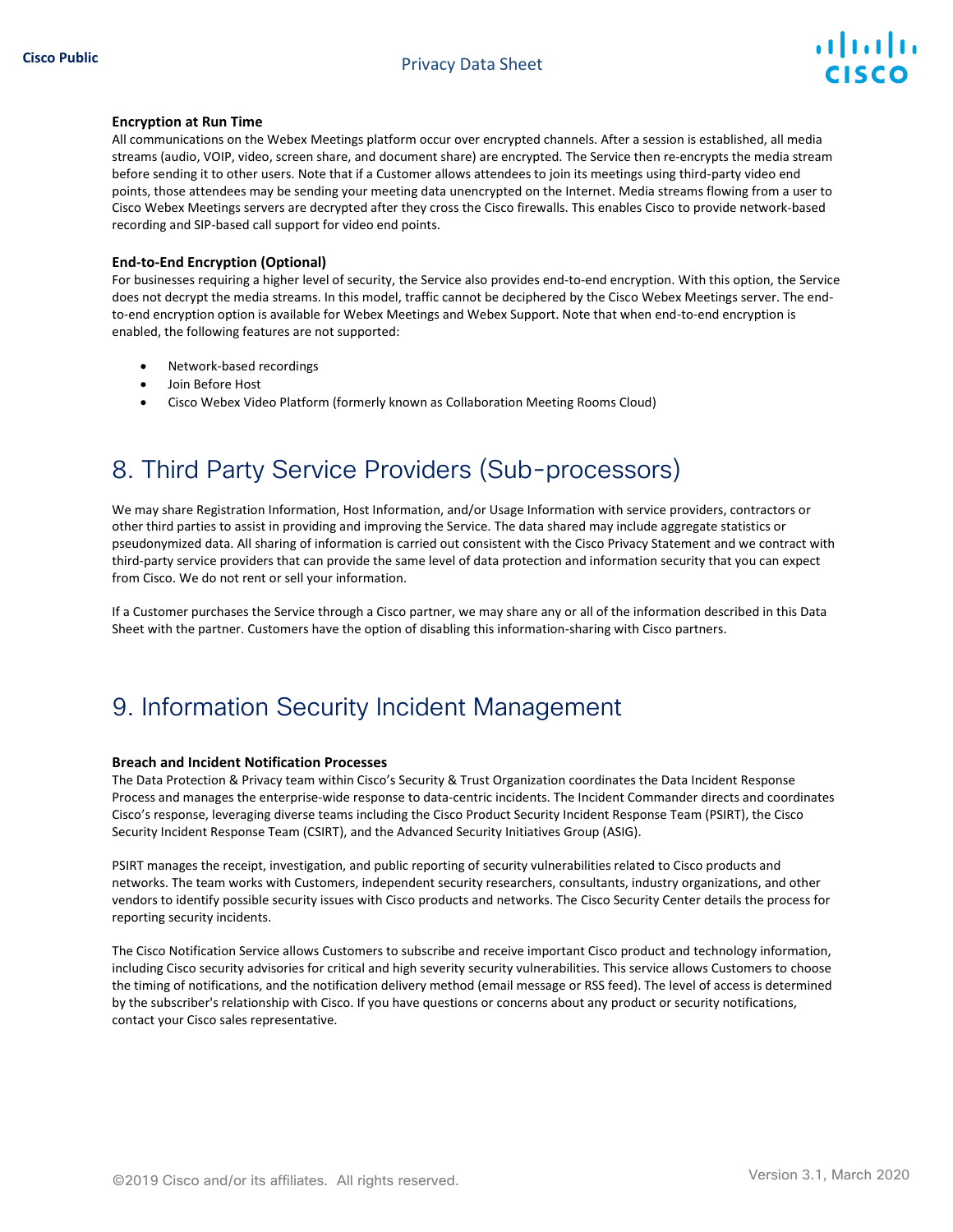# 10. Certifications and Compliance with Privacy Laws

The Security and Trust Organization and Cisco Legal provide risk and compliance management and consultation services to help drive security and regulatory compliance into the design of Cisco products and services. The Service and its underlying processes are designed to meet Cisco's obligations under the EU General Data Protection Regulation and other privacy laws around the world.

Cisco leverages the following privacy transfer mechanisms related to the lawful use of data across jurisdictions:

- [Binding Corporate Rules](https://ec.europa.eu/newsroom/article29/item-detail.cfm?item_id=613841)
- [EU-US Privacy Shield Framework](https://www.privacyshield.gov/participant?id=a2zt0000000GnJ2AAK&status=Active)
- [Swiss-US Privacy Shield Framework](https://www.privacyshield.gov/participant?id=a2zt0000000GnJ2AAK&status=Active)
- [APEC Cross Border Privacy Rules](http://www.cbprs.org/)
- [EU Standard Contractual Clauses](https://ec.europa.eu/info/law/law-topic/data-protection/data-transfers-outside-eu/model-contracts-transfer-personal-data-third-countries_en)

In addition to complying with our stringent internal standards, Cisco also continually maintains third-party validations to demonstrate our commitment to information security. The Service has received the following certifications:

- ISO 27001 + 27017
- SOC 2 Type II Attestation + C5
- FedRAMP

# 11. General Information and GDPR FAQ

For more information related to technical and operational security features of the Service, please see th[e Webex Meetings](https://www.cisco.com/c/dam/en/us/products/collateral/conferencing/webex-meeting-center/white-paper-c11-737588.pdf) [Security White Paper.](https://www.cisco.com/c/dam/en/us/products/collateral/conferencing/webex-meeting-center/white-paper-c11-737588.pdf)

For more general information and FAQs related to Cisco's Security Compliance Program and Cisco's GDPR readiness please visit [The Cisco Trust Center.](https://www.cisco.com/c/en/us/about/trust-center.html)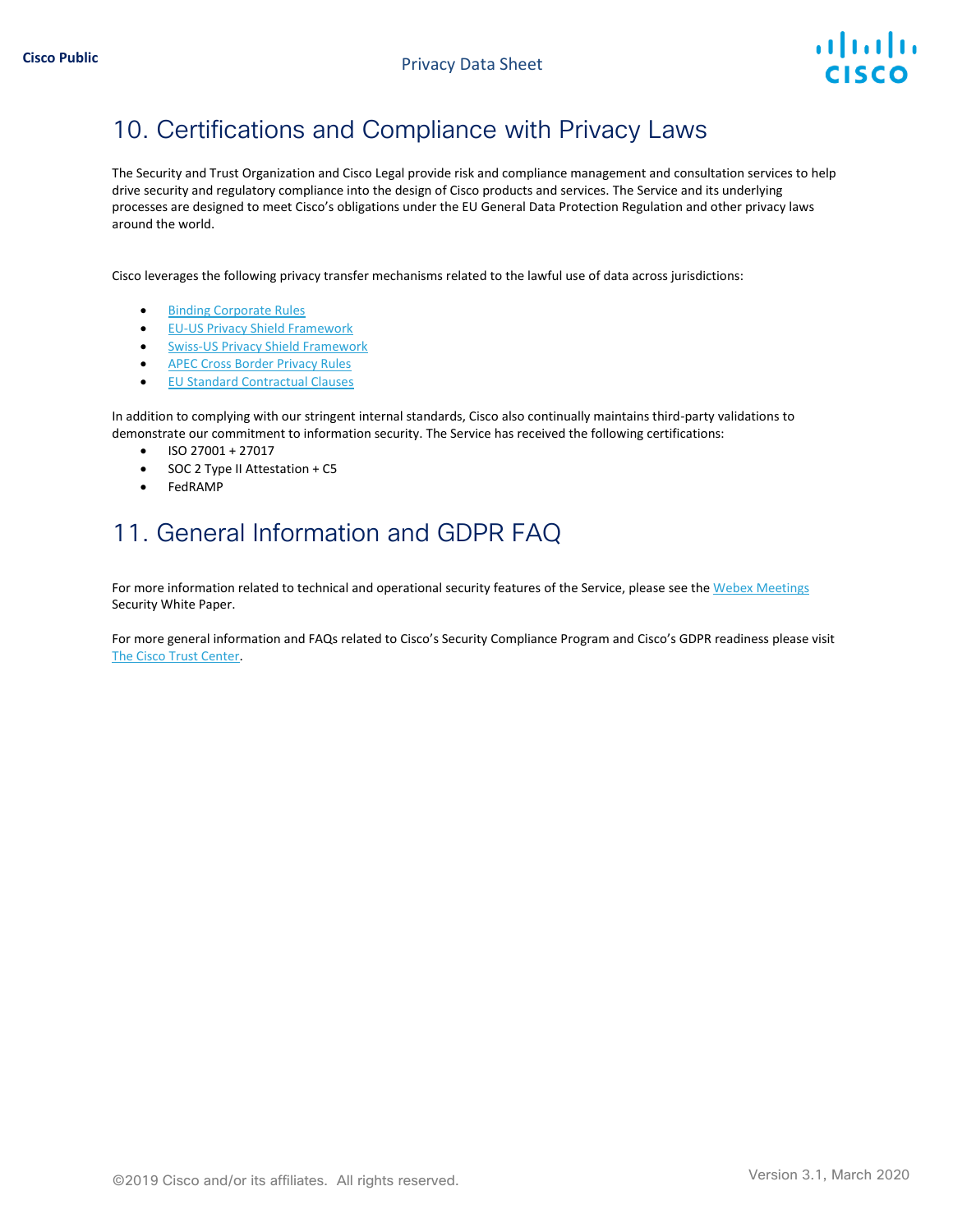# Addendum One: People Insights feature for Cisco Webex (Optional)

This Privacy Data Sheet describes the processing of personal data (or personal identifiable information) by the People Insights feature for Cisco Webex Meetings and Cisco Webex Teams.

#### 1. Overview of People Insights Capabilities

The People Insights feature ("People Insights" or the "Feature") provides Cisco Webex users with comprehensive, publicly available business and professional information for meeting participants giving users context and increased insight about the people with whom they collaborate.

Only the Customer's site administrator has the ability to enable the Feature for their organization and users. Individual users cannot opt-in to use People Insights independently of their site administrator. Users at an enabled organization can opt-out of People Insights by suppressing their profile from other meeting participants' view. This is accomplished in two ways:

- 1. Entering a meeting and selecting the "Hide Profile" link,
- 2. Signing into people.webex.com and clicking on "Hide Profile"

#### 2. Personal Data Processing

People Insights compiles business and professional profiles for meeting participants using publicly available and legitimately sourced information, published authored works, news articles, search engine results, via APIs and through content supplied by the profile owner.

The tables below list the personal data used by People Insights and describes why we process that data.

| <b>Personal Data Category</b>                                                   | <b>Types of Personal Data</b>                                                                                                                                                                                                                                                                                                                                | <b>Purpose of Processing</b>                                                                                                                                                                                                                          |
|---------------------------------------------------------------------------------|--------------------------------------------------------------------------------------------------------------------------------------------------------------------------------------------------------------------------------------------------------------------------------------------------------------------------------------------------------------|-------------------------------------------------------------------------------------------------------------------------------------------------------------------------------------------------------------------------------------------------------|
| <b>Publicly Available Business and</b><br><b>Professional Biographical Data</b> | <b>Profile Photos</b><br>$\bullet$<br><b>News</b><br>$\bullet$<br>Tweets<br>٠<br><b>Authored Works</b><br>$\bullet$<br><b>Bios</b><br>٠<br><b>Employment History</b><br>٠<br><b>Education History</b><br>٠<br>Web Links for a specific person<br>٠                                                                                                           | To source the People Insights profile and to enable search<br>$\bullet$<br>within the feature.                                                                                                                                                        |
| <b>Account &amp; Usage Information</b>                                          | User Level Account Details<br>$\bullet$<br>(including email, name, and web<br>interactions and platform usage)                                                                                                                                                                                                                                               | To provide support and improvement of the Feature<br>$\bullet$<br>Product analytics (e.g. frequency of profile edits, # of<br>$\bullet$<br>successful profile loads in a meeting, etc.)                                                               |
| <b>Directory Data</b>                                                           | If the Active Directory option is<br>٠<br>enabled by the site administrator,<br>professional information including<br>the following may be collected<br>from the internal company<br>directory (as selected by the site<br>administrator):<br>Title<br>Phone Number<br>Location<br>Organization<br>Department<br>Photo<br>Role<br><b>Reporting Structure</b> | To augment the user's People Insights profile by providing<br>$\bullet$<br>company specific context to meeting participants who belong<br>to the same organization. This data will only be visible to<br>participants within the user's organization. |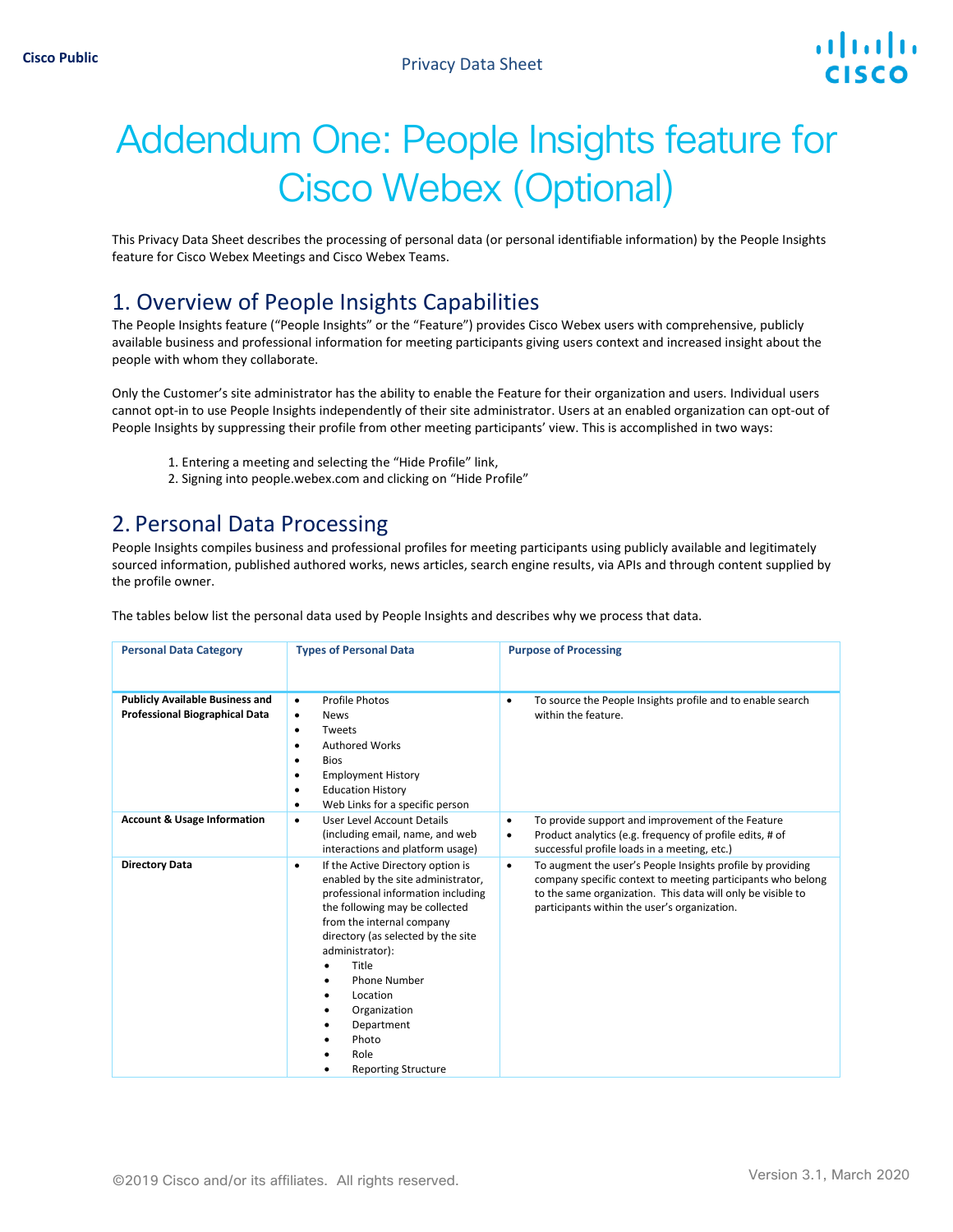

| <b>Personal Data Category</b>     | <b>Types of Personal Data</b>                                            | <b>Purpose of Processing</b>                                                       |
|-----------------------------------|--------------------------------------------------------------------------|------------------------------------------------------------------------------------|
| <b>User Generated Information</b> | Information that the user adds in<br>٠<br>their People Insights profile. | Augment the user's own People Insights profile (visible to<br>٠<br>Insights users) |

### 3. Cross-Border Transfers

People Insights data is stored on third party servers provided by Amazon Web Services ("AWS") and Algolia. AWS servers are located in Oregon, Ohio and Virginia. Algolia servers are located in California.

Cisco has invested in a number of transfer mechanisms to enable the lawful use of data across jurisdictions, as fully described in the Cisco Webex Meetings or Teams Privacy Data Sheets.

### 4. Access Control

| <b>Personal Data Category</b>                                               | Who has access                                                                          | <b>Purpose of the access</b>                                                                                                                                                                                                        |
|-----------------------------------------------------------------------------|-----------------------------------------------------------------------------------------|-------------------------------------------------------------------------------------------------------------------------------------------------------------------------------------------------------------------------------------|
| <b>Publicly Available Business</b><br>and Professional Biographical<br>Data | Customer<br>Cisco<br>People Insight users within the<br>Customer's organization         | To provide the Feature                                                                                                                                                                                                              |
| <b>Account Information</b>                                                  | Cisco<br>Customer                                                                       | <b>Registration Support</b><br>Correlate users with correct profiles<br>Analytics to improve service<br>Feature enablement/disablement.                                                                                             |
| <b>Customer Directory Data</b>                                              | Customer (Admin)<br>People Insight users within the<br>Customer's organization<br>Cisco | Directory data is provided and maintained by customer administrator<br>to allow integration into People Insights profile.<br>Directory data is imported and integrated with customer profile data<br>to support profile development |
| <b>User-Generated Information</b>                                           | User                                                                                    | Users may access their own User-Generated Information to edit or<br>delete content.                                                                                                                                                 |

#### 5. Data Portability

Individuals can receive a copy of their own People Insights profile, including their self-generated information, by contacting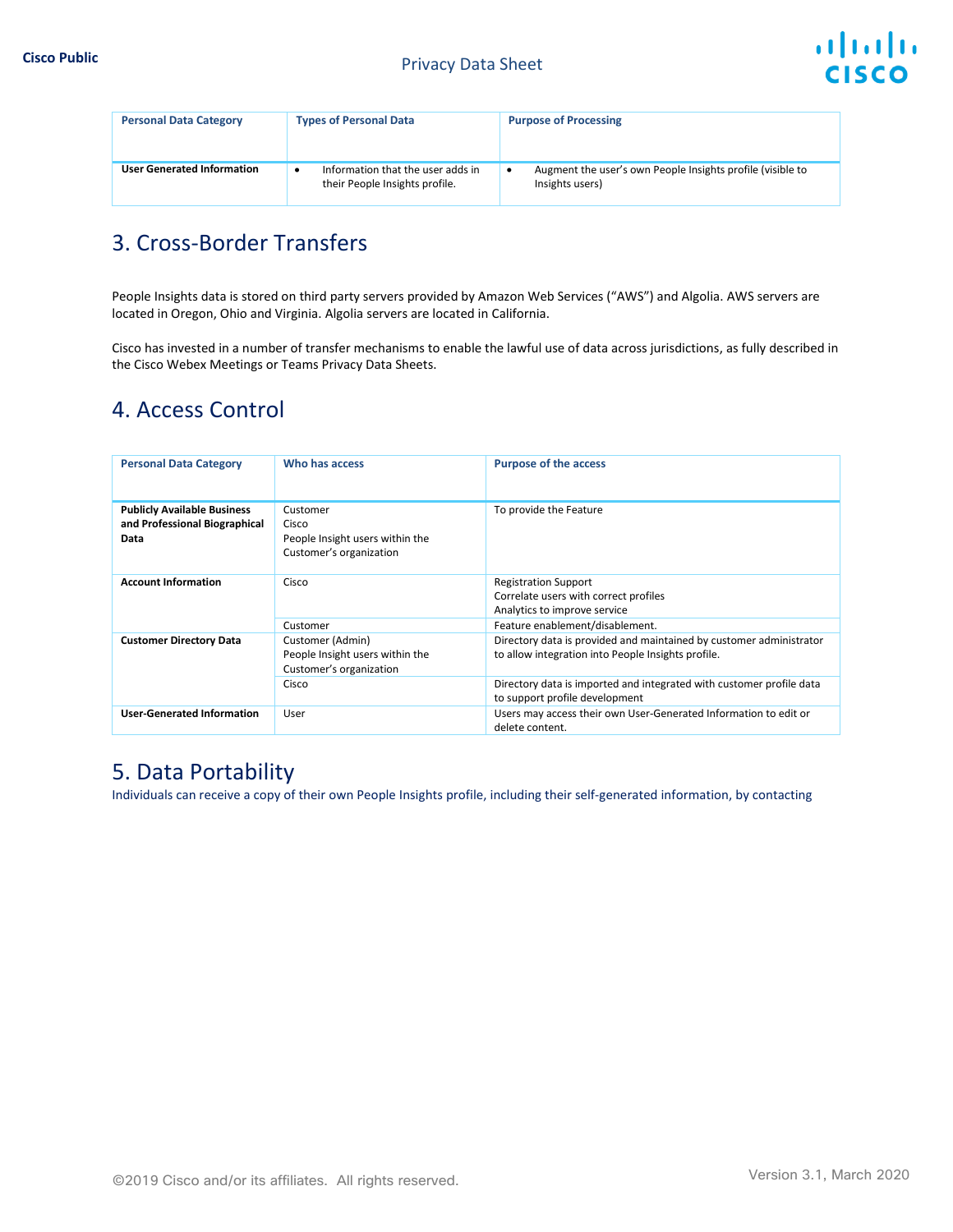#### privacy@cisco.com

## 6. Data Deletion & Retention

| <b>Type of Personal Data</b>                                         | <b>Retention Period</b>                                                                                                               | <b>Criteria for retention</b>                                                                                                                                                                                                                                                                                                                                                                                                                                                                                                                                                                                                              |
|----------------------------------------------------------------------|---------------------------------------------------------------------------------------------------------------------------------------|--------------------------------------------------------------------------------------------------------------------------------------------------------------------------------------------------------------------------------------------------------------------------------------------------------------------------------------------------------------------------------------------------------------------------------------------------------------------------------------------------------------------------------------------------------------------------------------------------------------------------------------------|
| <b>Publicly Available Business &amp;</b><br><b>Professional Data</b> | Obtained from public websites:<br>Indefinite<br>Obtained through third-party APIs: In<br>accordance with contractual<br>requirements  | Publicly Available Business & Professional Data is derived from public<br>sources. It is retained indefinitely by default. Upon request,<br>publication and links to source data can be suppressed and restricted<br>from view and publication.<br>As publicly available data originates from outside of Cisco WebEx, any<br>permanent changes or deletions must be addressed and requested<br>with the primary source.<br>At the request of users, the data can be archived in order to not<br>appear. This allows for the data to remain permanently hidden rather<br>than re-appearing with a new search after being previously purged. |
| <b>Account Information</b>                                           | <b>Active Subscriptions:</b><br>At Customer's or user's discretion<br><b>Deactivated Accounts:</b><br>Deleted within thirty (30) days | Users can request to remove their Account Information by opening a<br>TAC service request. Cisco will respond to such requests within 30<br>days.                                                                                                                                                                                                                                                                                                                                                                                                                                                                                          |
| <b>Directory Data</b>                                                | <b>Active Subscriptions:</b><br>At Customer's or user's discretion<br><b>Deactivated Accounts:</b><br>Deleted within thirty (30) days | Administrators can disable Active Directory feature while still enabling<br>People Insights. Directory data will be hard deleted in this case of<br>deactivation. Non-directory data will remain, with the exception of<br>name and email for users who had only directory data in their profile<br>before the deactivation.                                                                                                                                                                                                                                                                                                               |
| <b>User-Generated Information</b>                                    | Active Subscriptions: At Customer's or<br>user's discretion<br>Deactivated Accounts: Deleted within<br>thirty (30) days               | Users can delete User-Generated Information from their profile at any<br>time.                                                                                                                                                                                                                                                                                                                                                                                                                                                                                                                                                             |

## 7. Personal Data Security

| <b>Personal Data Category</b>                         | <b>Type of Encryption</b>                                               |
|-------------------------------------------------------|-------------------------------------------------------------------------|
|                                                       |                                                                         |
| <b>Publicly Available Business &amp; Professional</b> | Encrypted in transit, AES 256 for storage, Keys managed through AWS KMS |
| Data                                                  |                                                                         |
| <b>Host &amp; Usage Information</b>                   | Encrypted in transit, AES 256 for storage, Keys managed through AWS KMS |
| <b>Directory Data</b>                                 | Encrypted in transit, AES 256 for storage, Keys managed through AWS KMS |
| <b>User-Generated Information</b>                     | Encrypted in transit, AES 256 for storage, Keys managed through AWS KMS |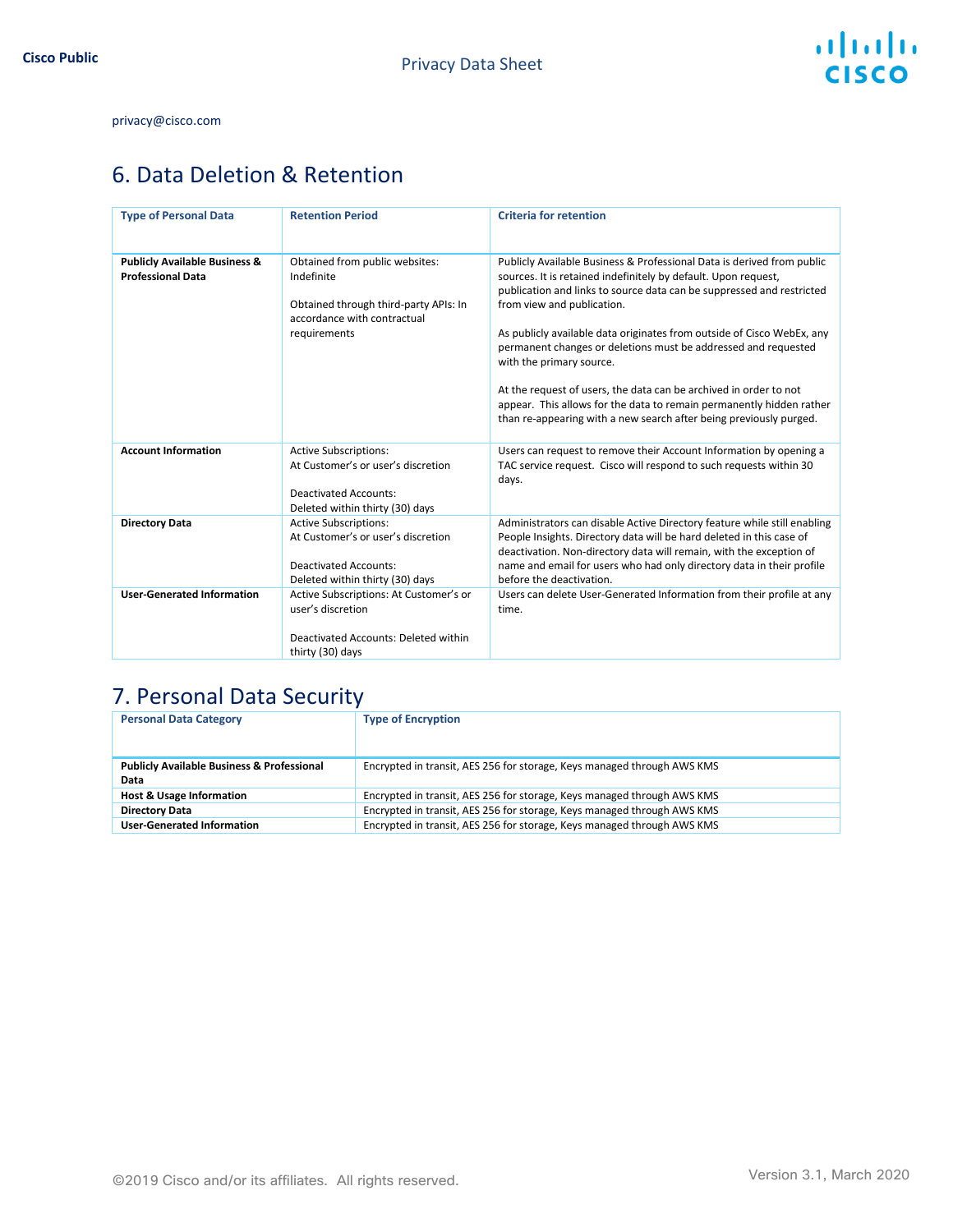#### 8. Third Party Service Providers (Sub-processors)

Cisco partners with service providers who contract to provide the same level of data protection and information security that you can expect from Cisco. A current list of sub-processors for People Insights is below:

| Sub-processor              | <b>Personal Data</b>                                                                                                                          | <b>Service Type</b>     | <b>Location of Data</b><br>Center |
|----------------------------|-----------------------------------------------------------------------------------------------------------------------------------------------|-------------------------|-----------------------------------|
| <b>Amazon Web Services</b> | • Publicly Available Business &<br><b>Professional Data</b><br>• Host & Usage Information<br>• Directory Data<br>• User-Generated Information | Cloud Storage           | Oregon<br>Ohio<br>Virginia        |
| Algolia                    | . Publicly Available Business<br>and Professional Biographical<br>Data                                                                        | <b>Full Text Search</b> | California                        |
| Amplitude                  | • Host & Usage Information                                                                                                                    | <b>User Analytics</b>   | California                        |

# Addendum Two: Facial Recognition feature for Cisco Webex Meetings (Optional)

This addendum to the Webex Meetings Privacy Data Sheet describes the processing of personal data (or personally identifiable information) by the Facial Recognition feature for Cisco Webex Meetings.

### 1. Overview of Facial Recognition Capabilities

Cisco introduced the facial recognition feature ("Facial Recognition" or the "Feature") to provide Webex Meetings users with the ability to identify and recognize registered Webex meeting participants (i.e., associate participant names with their positions in a Webex meeting video), giving users increased connection to meeting participants. The Feature recognizes a face by converting it to an abstracted facial vector. A facial vector is a list of numbers that characterize salient facial features of a user that is then used to identify who is in the meeting. This level of abstraction allows the system to recognize the same face even when things like lighting and position change.

Facial Recognition is disabled by default, and requires affirmative action by both the customer and the user to enable. First, the administrator for the customer may enable Facial Recognition using Webex Control Hub. However, the feature will not be available on the user's account until the user opt-ins at https://settings.webex.com. Because the Feature is based on facial vectors derived from profile images, the user must have a picture taken at the time of enablement.

### 2. Personal Data Processing

If the user opts-in to the Facial Recognition feature, the web page uses the camera of the user's device to take a profile picture. This picture is sent to the Webex cloud where the Feature algorithm generates a facial vector from the picture so that it can be used for matching as further described below. Both the picture and the facial vector are encrypted and stored securely. The picture may be used to generate a new facial vector in the event Cisco updates or modifies the algorithm by which facial vectors are generated. In the event a customer or user reaches out to Cisco for support with the Feature, Cisco may also use the picture during the troubleshooting process. During each meeting, a second facial vector is generated, then matched in the Webex cloud against the stored facial vector. This second facial vector is not retained.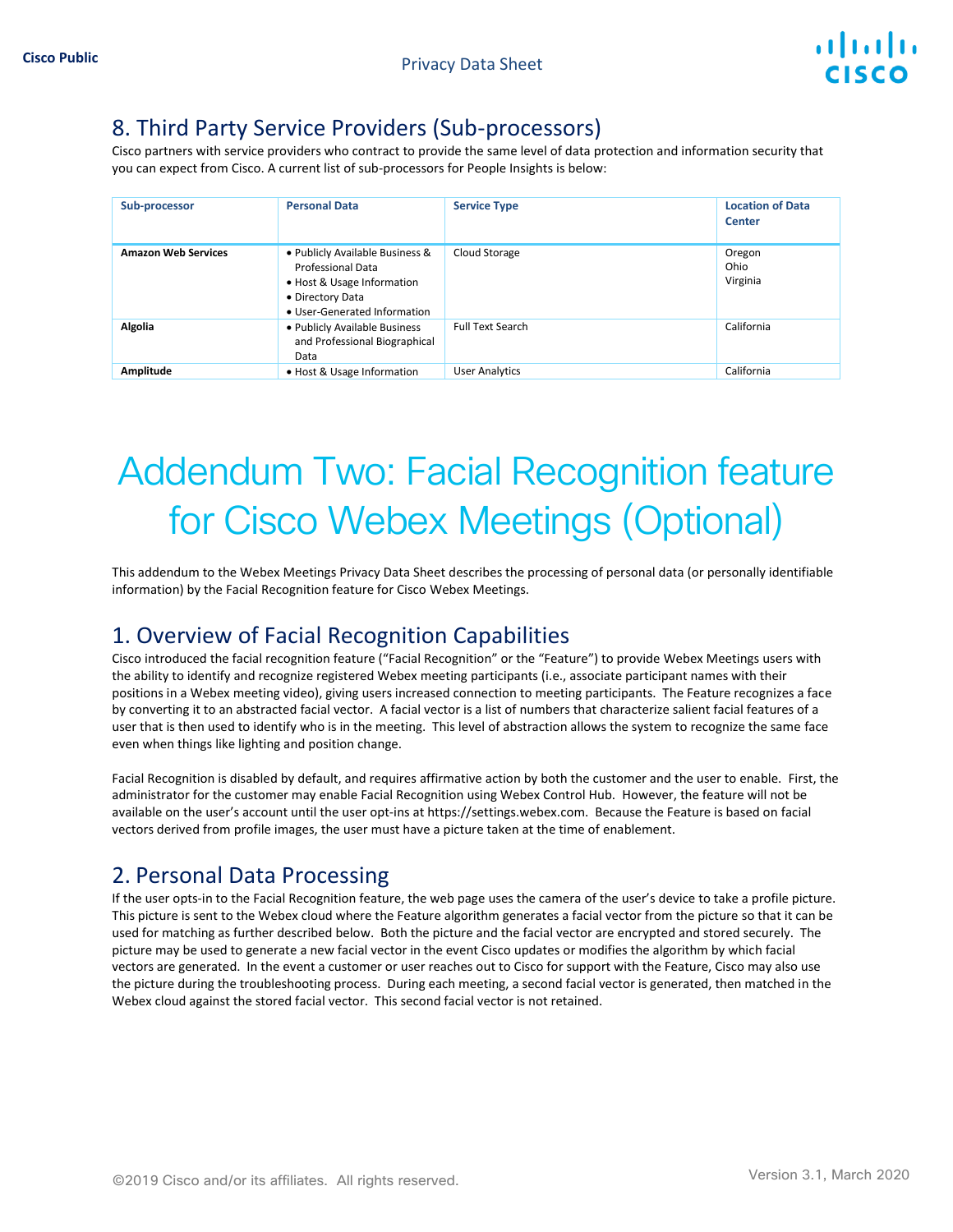#### The tables below list the personal data used by the Feature and describes why we process that data.

| <b>Personal Data Category</b> | <b>Types of Personal Data</b>                                                                                                                                   | <b>Purpose of Processing</b>                                                                                                                                                                                                                         |
|-------------------------------|-----------------------------------------------------------------------------------------------------------------------------------------------------------------|------------------------------------------------------------------------------------------------------------------------------------------------------------------------------------------------------------------------------------------------------|
| Registration                  | Name (First, Last)<br>٠<br>Email<br>User ID<br>٠                                                                                                                | To display name of recognized user<br>$\bullet$<br>Enroll you in the Feature and enable opt-in<br>٠                                                                                                                                                  |
| <b>Biometrics</b>             | User facial image<br>٠<br>Facial vector mapping                                                                                                                 | To create facial vector mapping and provide the facial<br>$\bullet$<br>recognition feature<br>To generate a new facial vector in case of a modification or<br>٠<br>update to the Feature algorithm<br>To provide the Facial Recognition feature<br>٠ |
| Host & Usage Information      | Information regarding accuracy of<br>٠<br>product, including:<br>Successful and unsuccessful<br>$\bigcap$<br>facial vector matching<br>User feedback<br>$\circ$ | To provide support and product analytics<br>$\bullet$                                                                                                                                                                                                |
| Location                      | Meeting Room Proximity data<br>٠                                                                                                                                | Proximity data is used to improve Facial Recognition to assure<br>$\bullet$<br>facial vectors are matched to the correct users in the correct<br>locations                                                                                           |
| Calendar                      | Meeting Room Calendar<br>٠<br>Information                                                                                                                       | Calendar information is used to improve Facial Recognition to<br>٠<br>assure facial vectors are matched to the correct users in the<br>correct locations                                                                                             |

## 3. Access Control

| <b>Personal Data Category</b> | Who has access                               | Purpose of the access                                                                                                                                                                                                     |
|-------------------------------|----------------------------------------------|---------------------------------------------------------------------------------------------------------------------------------------------------------------------------------------------------------------------------|
| Registration                  | Cisco                                        | To display name of recognized user<br>$\bullet$<br>Enroll you in the Feature and enable opt-in<br>٠                                                                                                                       |
|                               | Customer                                     | View user facial recognition registration status<br>٠                                                                                                                                                                     |
|                               | Users through<br>https://settings.webex.com/ | View and modify facial recognition registration details<br>$\bullet$                                                                                                                                                      |
| <b>Biometrics</b>             | Cisco                                        | To provide the Facial Recognition feature<br>$\bullet$<br>Algorithm improvement<br>٠<br>To troubleshoot issues in the event a customer or user requests<br>٠<br>support<br>To provide the Facial Recognition feature<br>٠ |
| Host & Usage Information      | Cisco                                        | To provide support and product analytics<br>٠                                                                                                                                                                             |
| Location                      | Cisco                                        | Proximity data is used to improve Facial Recognition to assure<br>٠<br>facial vectors are matched to the correct users in the correct<br>locations                                                                        |
| Calendar                      | Cisco                                        | Calendar information is used to improve Facial Recognition to<br>٠<br>assure facial vectors are matched to the correct users in the<br>correct locations                                                                  |